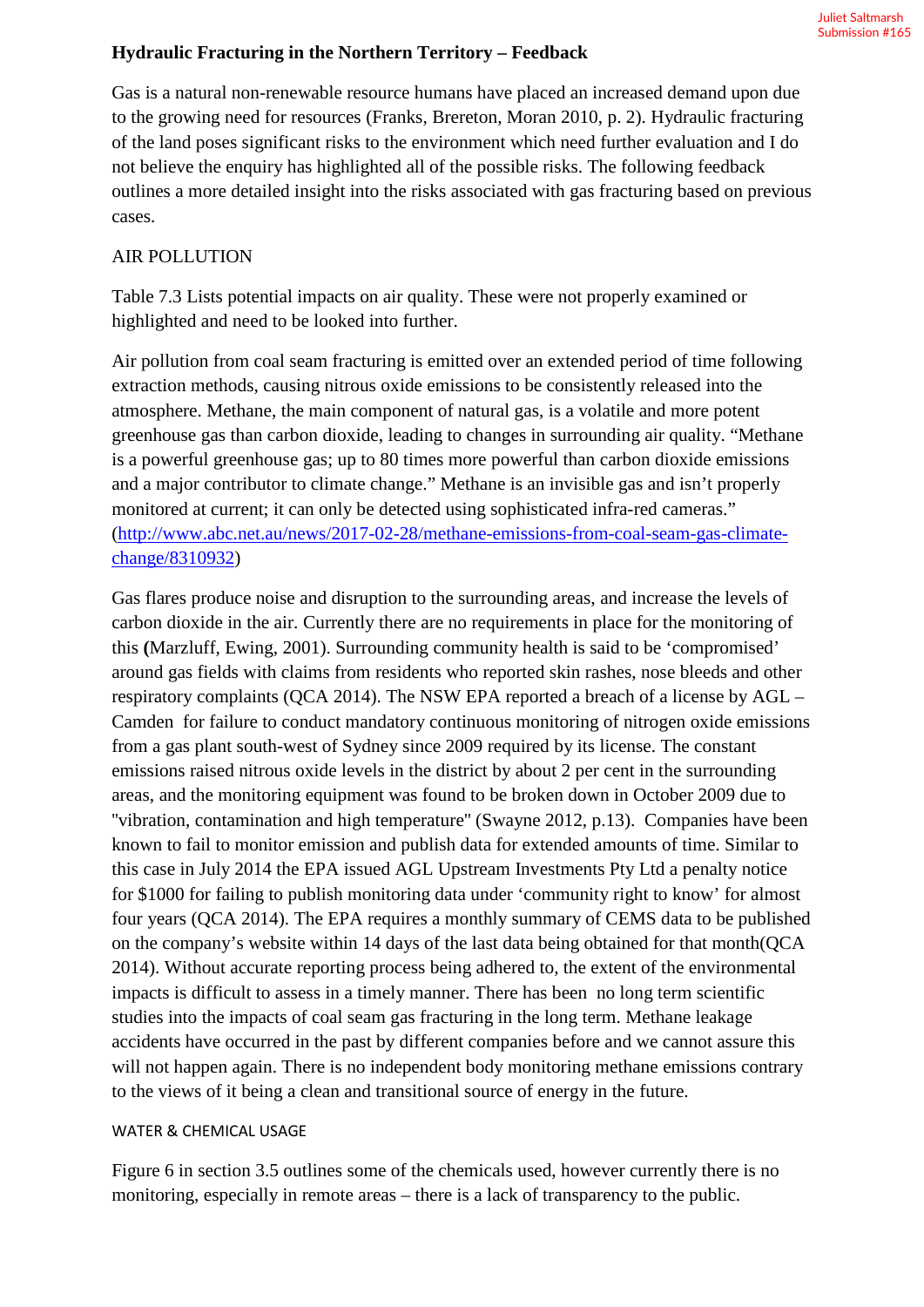One of the most significant issues of concern is the impacts of the coal seam gas industry on surface and groundwater systems due to the effects being "not well understood"(Swayne 2012, p.14). As stated by the National Water Commission (NWC), 2010, "if not adequately managed and regulated, the CSG industry risks having significant, long-term and adverse impacts on adjacent surface and groundwater systems" and "the potential for fracking activities to impact on the structural integrity of other aquifers and aquitards, and on existing groundwater flow processes, can never be completely eliminated" (NWC 2010, p.2). Groundwater flow can be altered and local water reserves can be contaminated if methane and chemicals spread to underground reserves or monitoring of storage ponds isn't correctly adhered to (Rijke, 2013).

Permits are provided to companies for the release of wastewater, some of which is kept in storage ponds constructed specifically for them, or released as treated water into rivers or through irrigation to the site, however most of the time this is not adhered to (National Toxics Network 2013). A case was reported in 2012 from a CSG development that part of the Murray Darling basin that allowed wastewater to be released over 18 months at a maximum volume of 20 megalitres per day into the Condamine River. The permit listed over 80 chemical compounds including radionuclides and a range of persistent and toxic substances such as nonylphenols, chlorobenzenes, bromides, lead, cadmium, chromium, and mercury. There were no assessment requirements for the potential to contaminate or harm plants and animals prior to release (DNRM, 2013). Similar to this, a recent case of a 500 litre wastewater spill occurred at the Pilliga forest in NSW by Santos Gas Company and contaminated an aquifer. The water was described as "toxic" containing high levels of salts and heavy metals including arsenic, lead and uranium with affected fauna and produced soil contamination, uranium levels were twenty times higher than safe drinking water guidelines.

Drilling processes often go below the artesian water basins which can drain the surrounding water and pollute it with the chemicals used in extraction (CSIRO 2012). Rivers containing a large diversity of freshwater vertebrates can be affected including the fauna that use these water sources. During extraction, methane can leak from drilling sites, and studies have shown it can contaminate bores and water wells near gas wells (Swayne 2012). An analysis of 60 water wells near active gas wells in the United States (US) found most were contaminated with methane at levels well above US federal safety guidelines for methane (NTN 2012). The majority of water wells were situated within one kilometre or less from a gas well, and contained water contaminated with 19 to 64 parts per million (ppm) of methane (NTN 2012**).** In March and November 2010, **t**he EPA fined Eastern Star Gas Ltd \$3000 for two cases of discharging polluted water containing high levels of total dissolved solids into Bohena Creek where a high diversity of threatened species exist (Sawyne 2012).

There needs to be an independent body monitoring the types and amounts of chemicals used in hydraulic fracturing. Australia, being the second driest continent on earth needs to carefully preserve its most precious resource. As per background and issues paper "an average of 20-30 megalitres is used per fracked horizontal well which equates to 6-10 olympic sized swimming pools". This is a significant amount of water to be used which will put a further strain on domestic resident's water usage and threaten the future of our water supplies.

Power and Water Corporation released information and public signage advising residential households to reduce their water consumption due to low rainfall during previous years in the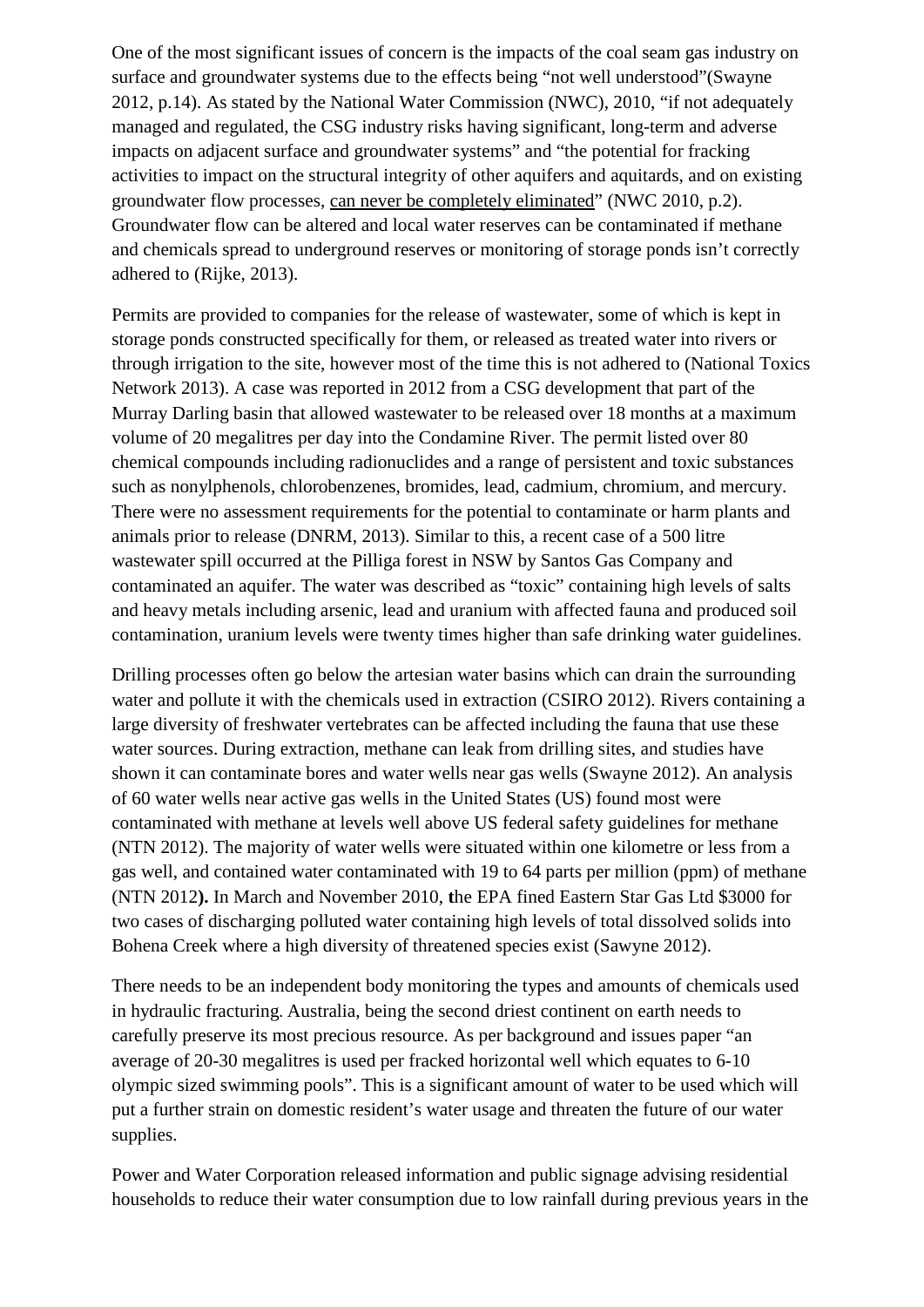NT. We have not had significant wet season to replenish our aquifers and surface water systems which supply residents with water.

Let us learn from examples of other countries e.g. Texas where it has now been banned to due its toxic effects and investigate further into renewable energy sources.

Thank you for your time.

Yours sincerely,

Juliet Saltmarsh Engagement Officer and Environmental Scientist